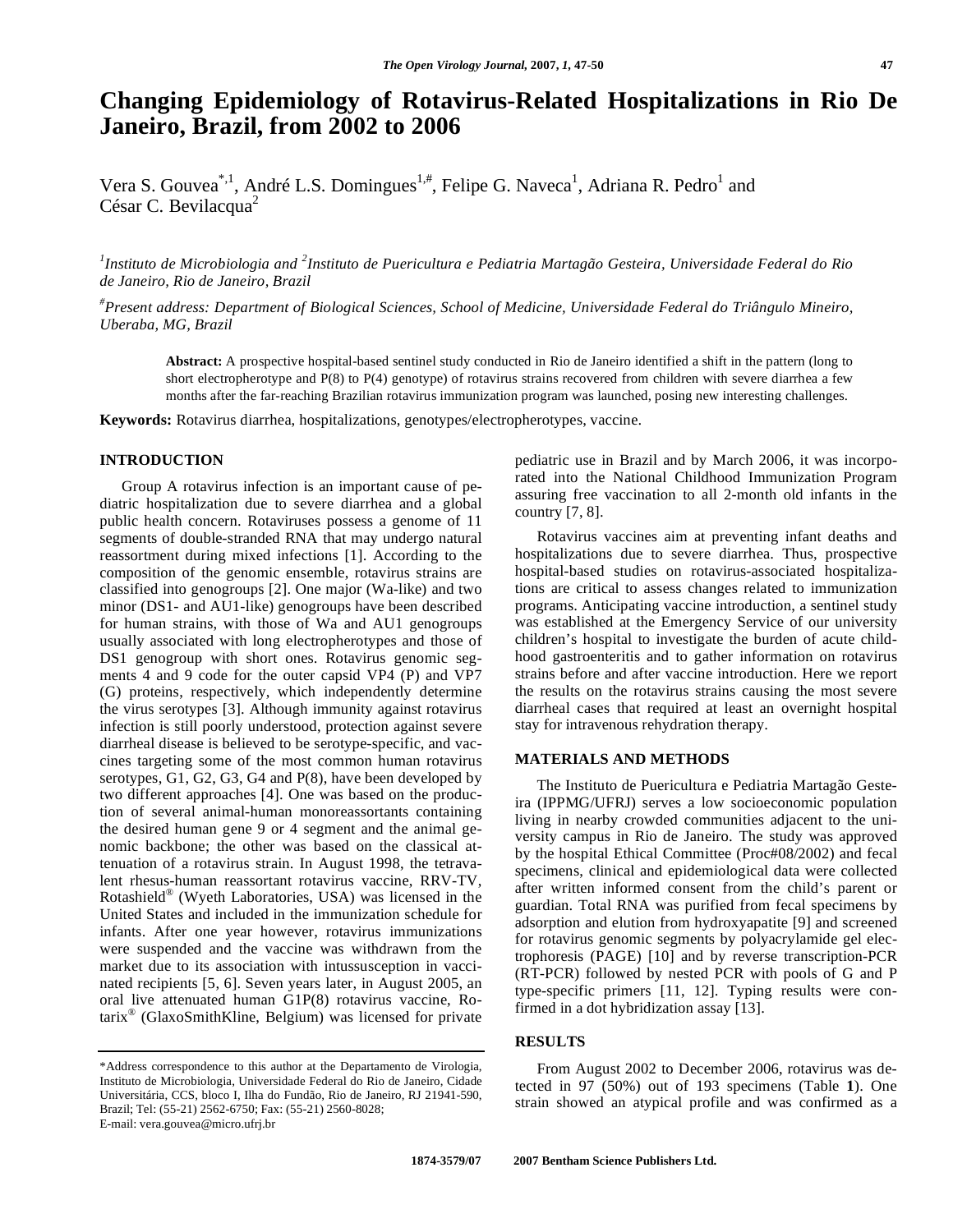**Table 1. G and P Genotypes and Electropherotypes of the 97 Rotavirus Positive Samples Out of 193 Specimens from Children Hospitalized at IPPMG from August 2002 to December 2006.** 

| Genotype                                          | E-Type <sup>a</sup> | <b>No. of Specimens</b> |                |                |                          |                |                |  |
|---------------------------------------------------|---------------------|-------------------------|----------------|----------------|--------------------------|----------------|----------------|--|
|                                                   |                     | 2002                    | 2003           | 2004           | 2005                     | 2006           | <b>Total</b>   |  |
| G1P(8)                                            | L1                  | $\overline{4}$          | 3              | 6              | $\overline{a}$           |                | 13             |  |
| G1P(6)                                            | nd                  |                         | 1              | L              | L,                       |                | 1              |  |
| G1P(4)                                            | nd                  | $\overline{a}$          | $\mathbf{1}$   | $\overline{a}$ | $\overline{a}$           | $\overline{a}$ | $\mathbf{1}$   |  |
| G2P(4)                                            | S1, S3              | $\overline{c}$          |                | L,             |                          | 4              | 6              |  |
| G3P(9)                                            | L <sub>3</sub>      | $1*$                    | ÷,             | -              | $\overline{a}$           | L,             | $\mathbf{1}$   |  |
| G9P(8)                                            | L <sub>6</sub>      | -                       | 4              | 11             | 24                       | 3              | 42             |  |
| G9P(6)                                            | L10                 | $\overline{a}$          | L.             | 1              | $\mathbf{1}$             | $\overline{a}$ | $\overline{c}$ |  |
| G9P(4)                                            | S <sub>2</sub>      | $1 *$                   | $\overline{a}$ | L              | L,                       | 6              | 7              |  |
| G1G2P(8)                                          | L1                  |                         |                | $3*$           |                          |                | 3              |  |
| G1G4P(8)                                          | L1                  | $\overline{a}$          | ÷,             | 3              | $\overline{a}$           | ÷,             | 3              |  |
| G1G9P(8)                                          | L1                  | 1                       | 3              | $\overline{a}$ | ÷.                       | 2              | 6              |  |
| G1G9P(4)                                          | L8                  | -                       | 2              | -              | $\overline{\phantom{0}}$ | $\overline{a}$ | $\overline{c}$ |  |
| G2G10P(4)                                         | S <sub>4</sub>      | $\overline{a}$          | $\overline{a}$ | $\overline{a}$ | $\overline{a}$           | 1              | 1              |  |
| G4G9P(8)                                          | IA                  | 1                       |                |                | $\overline{a}$           |                | $\mathbf{1}$   |  |
| G1G4G9P(8)                                        | L <sub>6</sub>      |                         | $\overline{a}$ | $1*$           |                          | L,             | $\mathbf{1}$   |  |
| G1P(8)P(6)                                        | L2                  | $1*$                    |                | L,             |                          |                | $\mathbf{1}$   |  |
| G9P(8)P(4)                                        | L <sub>5</sub>      | $1*$                    | $\overline{a}$ | $\overline{a}$ | $\overline{a}$           | -              | $\mathbf{1}$   |  |
| G9P(8)P(6)                                        | L <sub>6</sub>      | $\overline{a}$          | ÷,             | L              | $\overline{c}$           | L,             | $\overline{c}$ |  |
| G1G4P(8)P(6)                                      | L9                  |                         |                | 1              | $\overline{a}$           |                | $\mathbf{1}$   |  |
| G1G9P(8)P(4)                                      | L1                  | -                       | $1 *$          | $\overline{a}$ | $\overline{a}$           | $\overline{a}$ | $\mathbf{1}$   |  |
| Total Rotavirus:<br>Group A                       |                     | 12                      | 15             | 26             | 27                       | 16             | 96             |  |
| Group C                                           | L7                  |                         | $\mathbf{1}$   |                |                          |                | 1              |  |
| Distinct E-types (N)                              |                     | (7)                     | (4)            | (4)            | (2)                      | (5)            | (14)           |  |
| Mixed infections<br>(% )                          |                     | 6<br>(50)               | 6<br>(40)      | 8<br>(31)      | 2<br>(7)                 | 3<br>(19)      | 25<br>(26)     |  |
| Specimens analyzed<br>(% Rotavirus positive rate) |                     | 14<br>(86)              | 25<br>(64)     | 46<br>(56)     | 79<br>(34)               | 29<br>(55)     | 193<br>(50)    |  |

<sup>a</sup> Electropherotypes L: long, S: short, and nd: not defined.

\* One sample in the group presented the designated electropherotype plus one or more extra bands.

group C rotavirus by RT-PCR [9]. An electropherotype was discernible in 88 (92%) specimens and eight were identified only by the more sensitive genotyping assay (Figs. **1**,**2**). Mixed infections were revealed in 23 (24%) specimens by genotyping, and in seven (7%) by PAGE including two specimens in which only a single GP combination was detected thus, raising to 25 (26%) the total number of mixed infections observed. Major electropherotypes, such as L1 or L6, were recognizable in some mixtures despite the presence of additional bands, but other specimens that contained multiple rotavirus strains (multiple G or P types) presented unique electropherotypes without extra bands [14]. The vast majority (92%) of the specimens contained G1 or G9 strains,

or both, although there was a considerable year to year strain variation. Rotavirus G1P(8) profile L1 was detected in 27% of the specimens, either singly or with other rotavirus strains, during all years except 2005 when an emerging G9P(8) profile L6 strain overran other strains and accounted for practically all confirmed rotavirus-related hospitalizations of that year. Overall, genotype G9 was detected in 66% and P(8) in 72% of the rotavirus infections. Types G1 and G9 were also found in combination with  $P(6)$  and  $P(4)$ , either in single or multiple infections; G4 was found only in mixtures and mostly in 2004; G2 was found sporadically and presented short electropherotypes when combined with P(4); and a rare G3P(9) was detected in 2002. The two major P(8) strains (long profiles L1 and L6) were also seen in the summer of 2006, but only conspicuous short profiles were detected after April 2006. Those emerging strains of short profiles were typed as G2P(4), G9P(4) and G2G10P(4).



**Fig. (1).** PAGE of group A rotavirus 10 dsRNA genome with the typical tight triplet formed by segments 7, 8 and 9. Electropherotypes: L1 (A), L4 (B), L9 (C), L10 (D), L8 (E), and S1 (F).



**Fig. (2).** PAGE of rotaviruses showing the same long electropherotype L6 found in specimens from 2003 (A), 2004 (B-C), 2005 (D-J) and 2006 (K), and the distinct short patterns S3 (L), S2 (M-N), S4 (O) and S1 (P) obtained in 2006.

 Considerable variation was also observed in the temporal distribution of rotavirus strains. Although this one-site sur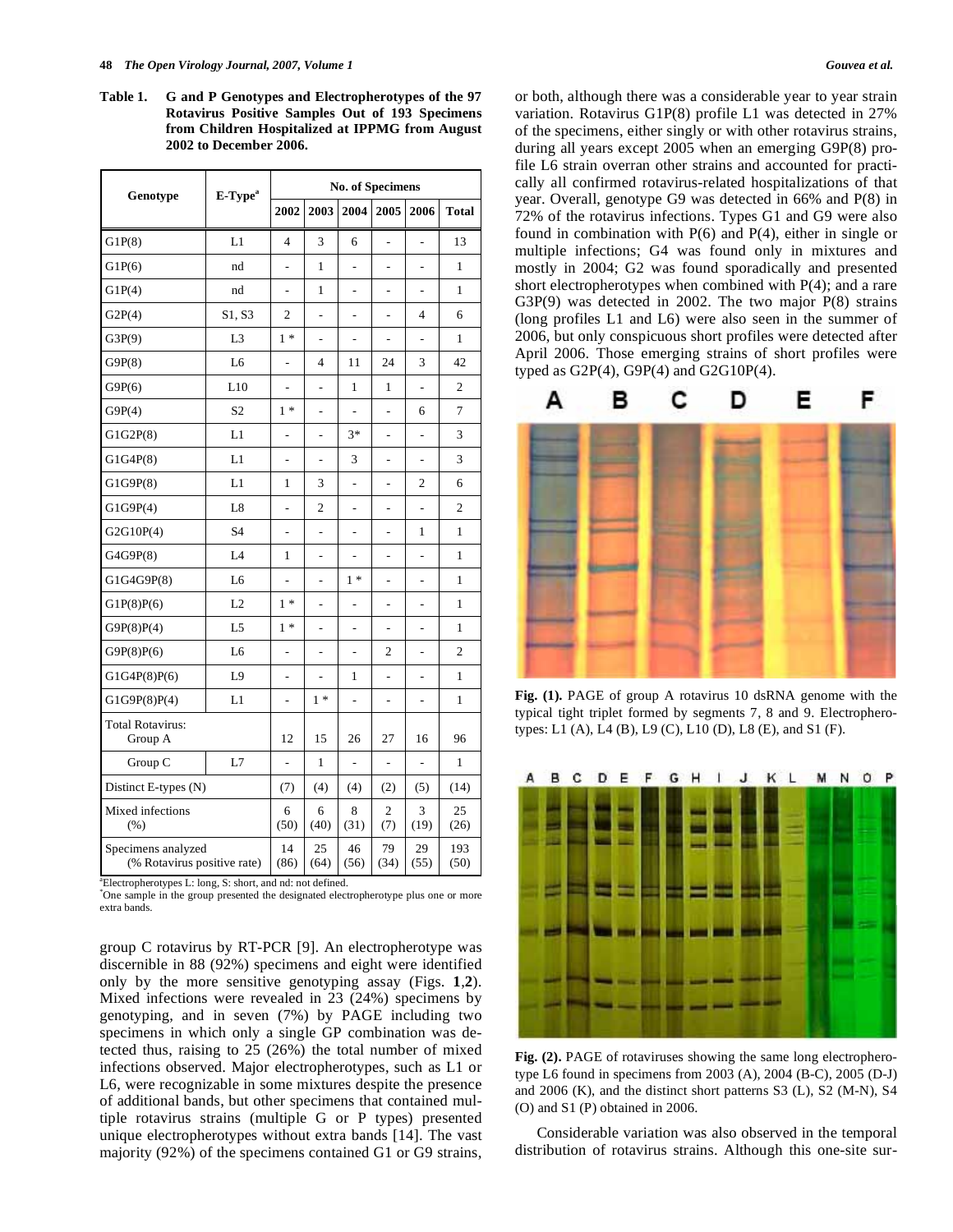veillance study covered only the last semester of 2002, it showed a great variety of strains and a very high rotavirus detection rate concentrated in August, the first month of the study and mid winter in Rio de Janeiro. The following two years, 2003-2004, showed a marked decrease in strain diversity, a tendency that was confirmed in the very unusual year of 2005 when a single strain predominated (Table **1**, Fig. **2**). In this atypical year, an overall marked drop in rotavirus detection rate was observed among hospitalized children and most of the rotavirus-associated cases occurred earlier, in the spring months of March and May. Temporal displacement of rotavirus activity occurred again in 2006, when strains L1 and L6 were detected in the summer months of January-March. Only  $P(4)$  strains of short profiles were detected sporadically thereafter and the expected winter peak of rotavirus activity was not observed.

 The majority (88%) of the rotavirus-associated cases comprised infants and children less than two years of age with the 6-12 month-old group being the most affected (Table **2**). These results are in agreement with the highest incidence of dehydrating disease recorded in developing countries [8, 14] and with the recommendation for rotavirus immunization of infants at the early age of 6-14 weeks old [14, 15].

**Table 2. Age Distribution of the Group A Rotavirus-Associated Diarrheal Cases Hospitalized from August 2002 to December 2006** 

| Age<br>(Months) | No. of Cases Per Year |      |                |          |                |              |               |  |  |  |
|-----------------|-----------------------|------|----------------|----------|----------------|--------------|---------------|--|--|--|
|                 | $2002^a$              | 2003 | 2004           | 2005     | 2006           | <b>Total</b> | $\frac{0}{0}$ |  |  |  |
| < 6             |                       | 2    | 3              | 7        | 5              | 18           | (19)          |  |  |  |
| $6 - 12$        | 6                     | 10   | 15             | 12       | 6              | 49           | (51)          |  |  |  |
| $13 - 24$       | $\overline{c}$        | 2    | 6              | 5        | $\overline{c}$ | 17           | (18)          |  |  |  |
| $25 - 60$       | 2                     | 1    | $\overline{2}$ | 3        |                | 9            | (9)           |  |  |  |
| $61 - 120$      |                       | 0    | $\theta$       | $\Omega$ | $\overline{c}$ | 3            | (3)           |  |  |  |

a Specimen collection started in August.

## **DISCUSSION**

 Great diversity and complex mixtures of strains were described as hallmarks of the epidemiology of rotavirus infections in southern Brazil where rotavirus infections occur year round with unpredictable peaks of activity [1, 14, 16, 17]. This study showed those features and identified interesting changes in the epidemiology of rotavirus strains causing the most severe diarrheal cases over a period of four and a half years. In spite of the modest number of specimens available in a single-site study dealing only with hospitalized cases, our study captured the general trend observed in similar studies conducted in three other public hospitals in the city during 1996-1998 and 2004 [17, 18]. Those studies reported a great diversity of strains among hospitalized children with diarrhea before 2002 and an overwhelming predominance of G1P(8) and G9P(8) in 2004, similar to the findings reported here. The tendency of a major single epidemic strain to overpower local strains was demonstrated by the predominance of G9P(8) profile L6 strain among the IPPMG-hospitalized children during 2005, as had been previously observed with another G9 strain (HFF16-like) among the most severe diarrheal cases treated at Hospital Fernando Figueira, Rio de Janeiro, during 1998 [13]. Changing in rotavirus epidemiology toward a predominance of G9 strains is a worldwide phenomenon extensively reported by many authors and incorporation of G9 as a fifth G component in future polyvalent vaccines is under consideration [19]. The sudden shift towards strains displaying short profiles and P(4) specificity observed in May 2006 seems to signal the local emergence of antigenically and genetically unrelated strains, most likely of the DS1 genogroup<sup>i</sup>. Indeed, other recent studies conducted at the Salles Netto Municipal Hospital in Rio de Janeiro<sup>ii</sup> and in the midlands of Minas Gerais<sup>iii</sup>, also reported detecting short profile  $G2P(4)$  strains at increasing frequency among hospital-assisted children with diarrhea during 2006 and beginning of 2007. Similar shift from predominantly long to short rotavirus electropherotypes had been observed previously in Paraguay, a neighbor country where rotavirus vaccine has yet to be introduced<sup>iv</sup>. Taken together, those independent studies seem to confirm the proposed trend observed at our sentinel hospital by mid 2006. Whether those changes represent a new trend on rotavirus strains circulating in the South American cone region or they portend a new global trend dictated by the unpredictable fluctuation of rotavirus strains everywhere, must await reports from other continents [15]. Emergence of strains of the third, AU1 genogroup, is a possibility, given the presence of similar strains (G3P(9), profile L3) in the region.

 Although no clear link between the introduction of the G1P(8) vaccine and a shift in rotavirus genotypes could be established, the observed changes coincided with the implementation of the rotavirus immunization program in Brazil and might reflect, at least in part, an immediate response to the extensive, virtually mandatory and year-long vaccination of infants with an attenuated strain of the Wa genogroup. Large clinical trials of the Rotarix<sup>®</sup> vaccine performed in eleven Latin American countries showed high levels of protection not only against homotypic G1P(8) strains (91% vaccine efficacy) but also against strains sharing the P(8) specificity (and probably several other proteins as well) combined with either G3, G4, or G9 serotype (87% efficacy) [7, 8]. The vaccine conferred only low protection (42% efficacy) against rotavirus G2P(4) strains that do not share G or P epitopes with the vaccine strain [8]. Thus, one would expect the vaccine program to induce an early sharp decrease in the number of rotavirus-associated hospitalizations, leaving only a reduced number of severe cases associated to otherwise minor endemic or emerging strains of the non-Wa genogroup. This was the 2006 scenario observed in the present sentinel study, as the short P(4) rotavirus strains did not produced major outbreaks or an accentuated epidemic sea-

l

i Pedro AR, Dias GS, Gomes SP, Chinem ESS, Gouvea V. Acute gastroenteritis in a pediatric hospital in Rio de Janeiro: shift in rotavirus strain prevalence during 2006. Virus Rev Res 2007; 12(Suppl): 164.

iiCarvalho-Costa FA, Araújo IT, Assis RMS, *et al.* Rotavirus surveillance in Rio de Janeiro, Brazil, during 2005-2007: reemergence of G2P(4) genotype. Virus Rev Res 2007; 12(Suppl): 164.

iii Cruz RL, Morais ATS, Gouvêa VS, Domingues ALS. Rotavirus-associated infantile diarrhea in Uberaba, Minas Gerais. Virus Rev Res 2007; 12(Suppl): 165.

ivAmarilla AA, Espínola EE, Galeano MF, Farina N, Russomando G, Parra GI. Epidemiological pattern of rotavirus infections in Paraguayan population from 2004 to 2005: detection of rotavirus strains with short RNA pattern at high incidence in children. Virus Rev Res 2006; 11(Suppl): 123.